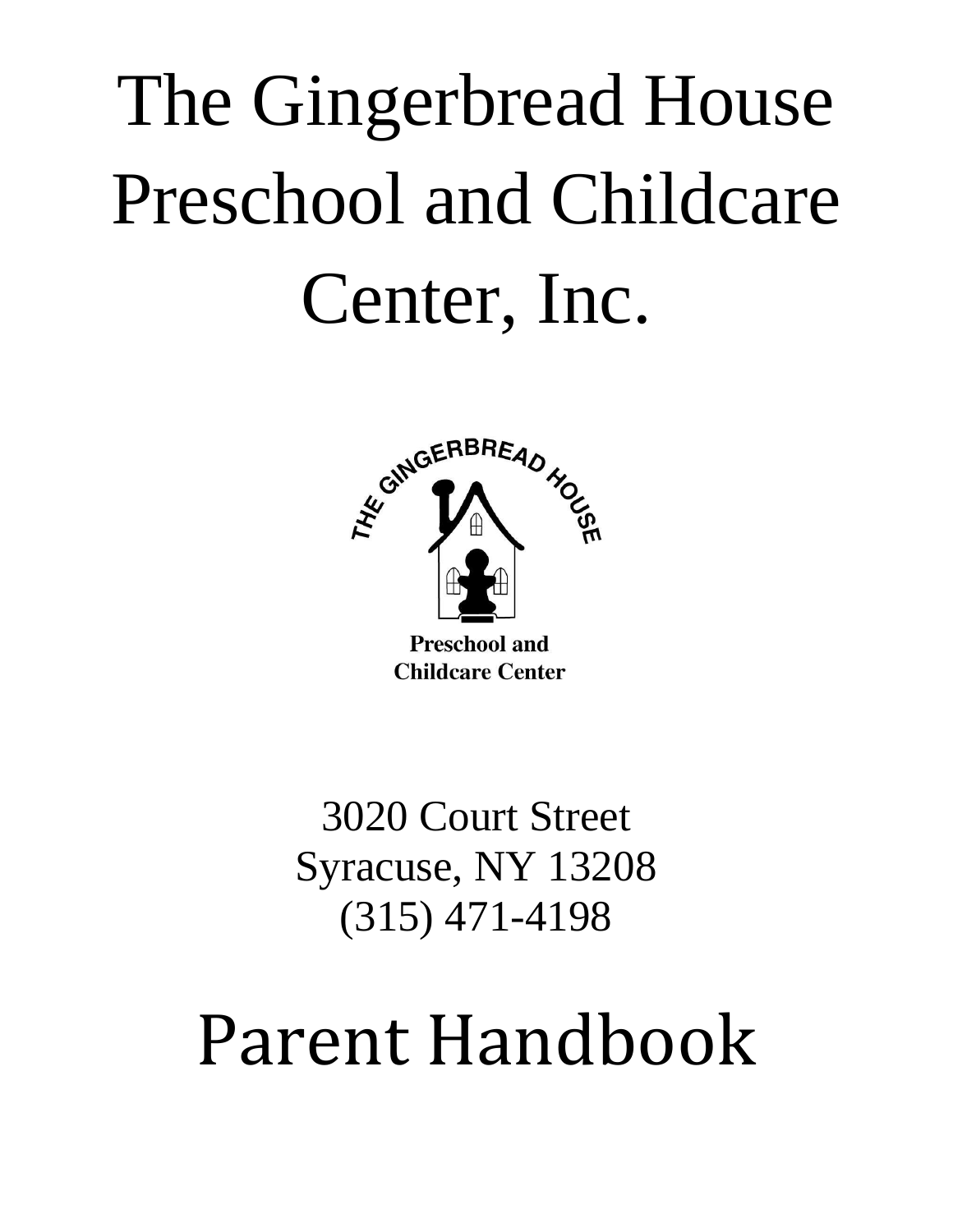## Table of Contents

| Arrival and Departure Policies and Procedures <b></b> 6             |    |
|---------------------------------------------------------------------|----|
|                                                                     |    |
|                                                                     |    |
|                                                                     |    |
| Parent/Guardian Visitation and Conduct Materian Materian Materian 7 |    |
|                                                                     |    |
|                                                                     |    |
|                                                                     |    |
|                                                                     |    |
|                                                                     |    |
|                                                                     |    |
|                                                                     |    |
|                                                                     |    |
|                                                                     |    |
|                                                                     |    |
|                                                                     |    |
|                                                                     |    |
|                                                                     |    |
|                                                                     |    |
|                                                                     |    |
|                                                                     |    |
| <b>Special Gifts</b>                                                | 11 |
|                                                                     |    |
|                                                                     |    |
|                                                                     |    |
| <b>Appendices</b>                                                   |    |
|                                                                     |    |
|                                                                     |    |
|                                                                     |    |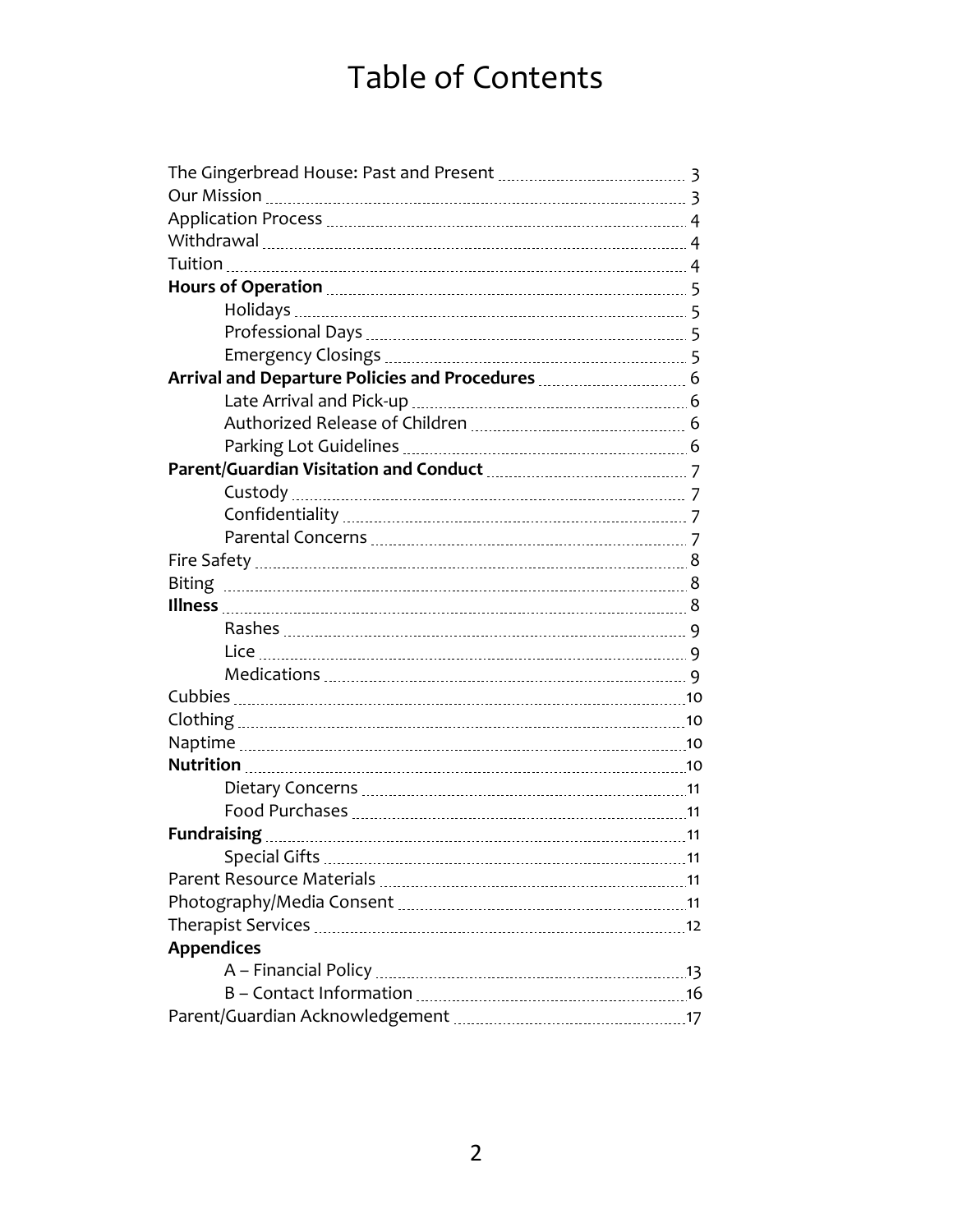#### The Gingerbread House: Past and Present

In 1982, Dorn Preschool was opened as a ministry of the Sisters of the Third Franciscan Order on Michaels Avenue in Syracuse. In 1985, Dorn Daycare Center was opened for the children of employees of St. Joseph's Hospital on the first floor of the former Franciscan Academy. In 1988, both the preschool and daycare were combined to form what is now known as The Gingerbread House Preschool and Childcare Center. In October of 2014 the Center moved into a newly renovated location on the St. Daniels property of 3020 Court Street.

The Gingerbread House Preschool and Childcare Center is fully licensed by the New York State Office of Children and Family Services and is a member of the Onondaga County Child Care Council.

The Center provides many activities and experiences relevant for developing a child's individual skills and creativity. The program involves a variety of teacher directed activities designed to spark a child's interest in learning as well as further a child's spiritual, intellectual, social, emotional and physical growth.

In addition, each age level is equipped with interest centers that facilitate learning. These centers are developmentally appropriate for each individual child and include art, science, block building, a sensory table, dramatic play area, books, a listening area and manipulatives.

Today, The Gingerbread House Preschool and Childcare Center still operates under the sponsorship of the Sisters of St. Francis of the Neumann Communities and is governed by a Board of Directors appointed by the Sisters. In their role as a sponsoring agency, the Order ensures that the Childcare Center operates within Catholic values and the special chrism of St. Francis of Assisi. Members of this religious community continue to be involved as staff and members of the Board of Directors.

#### Our Mission

The Gingerbread House Preschool and Childcare Center, a Catholic ministry, is sponsored by the Sisters of Saint Francis of the Neumann Communities. The Center strives to recognize and accept each individual child as he/she fulfills and achieves his/her God–given potential from infancy through five years of age.

The Gingerbread House serves the city of Syracuse and the surrounding communities, and is committed to offering our parents and children a loving, nurturing Catholic environment. The Center encourages knowledge, wisdom, and understanding by providing a developmentally appropriate curriculum in early childhood education.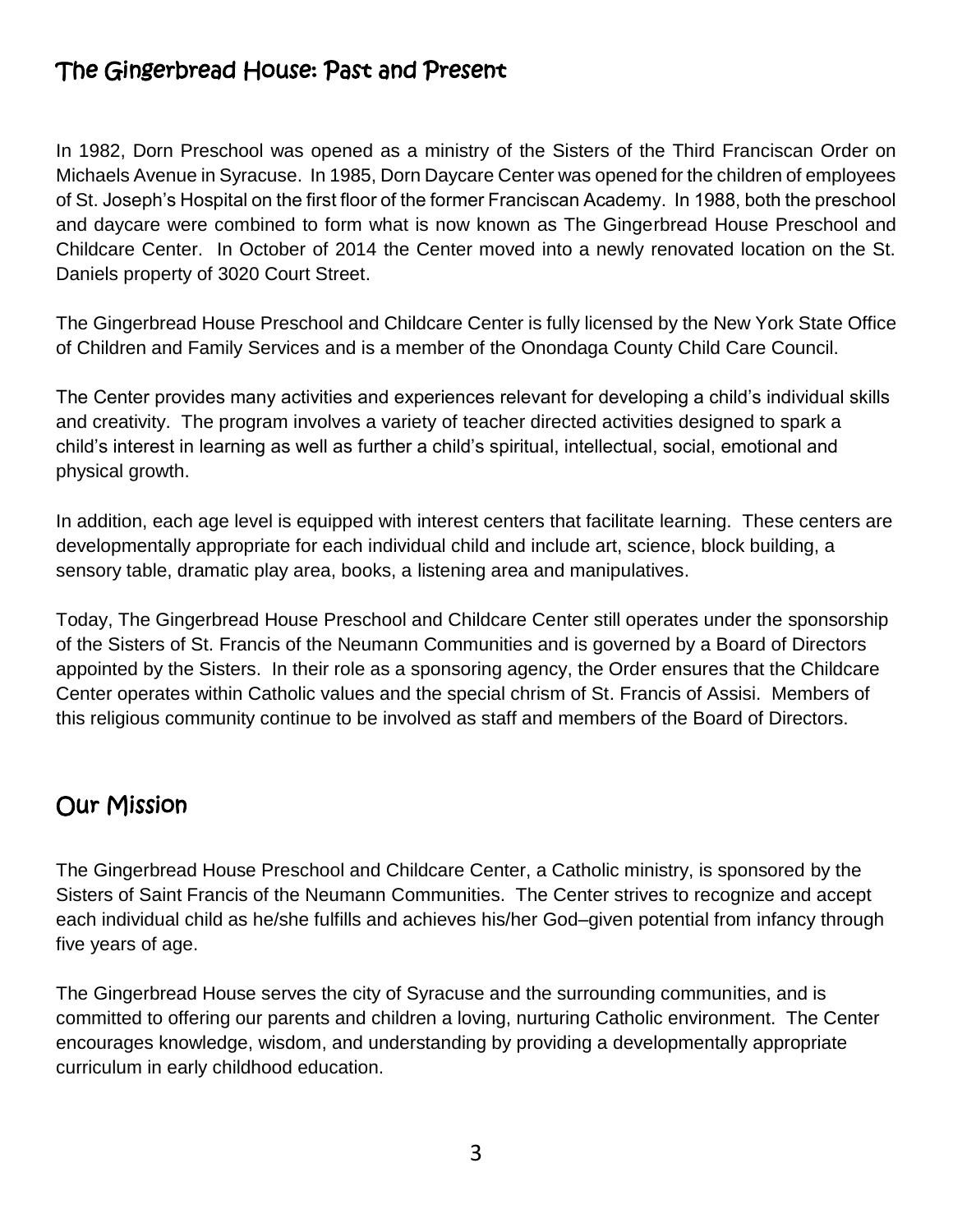## Application Process

When considering the Gingerbread House, we encourage parents or guardians and their child(ren) to visit the Center before submitting an application.

The following items are required as part of the Gingerbread House's application process:

- Completed Childcare Application form
- Non-refundable \$25.00 application fee per family

If a vacancy exists, the child will be placed in the appropriate aged room. In the event that no vacancy exists at the time of application, as openings become available, children on the waiting list will be permitted to register in the order of the date that the application was received.

You are required to complete an information packet prior to your child's start date.

Full time and part time care (at least 2 full days per week) is available in all rooms. Children attending 2 days per week come on Tuesdays and Thursdays, and children attending 3 days per week come on Mondays, Wednesdays, and Fridays. Children attending 4 days per week may come any 4 scheduled days with the same day off each week.

## **Withdrawal**

If it becomes necessary for a child to withdraw from the Center, we require a two week written notice. We ask for this courtesy in an effort for us to contact potential waiting list parents to advise them of upcoming openings.

#### **Tuition**

Tuition can be paid by check or money order (payable to The Gingerbread House) which should be dropped in the tuition box located by the main office. Cash is not accepted.

Tuition payments must be paid in a timely fashion. Each family is required to pay tuition in advance of services. All tuition payments are expected to be at the Center when you drop off on Monday or the first day of the week your child attends. All accounts need to be kept current. If an account becomes past due, the child may be removed from the Center. The child may be readmitted when the account is reconciled and space becomes available.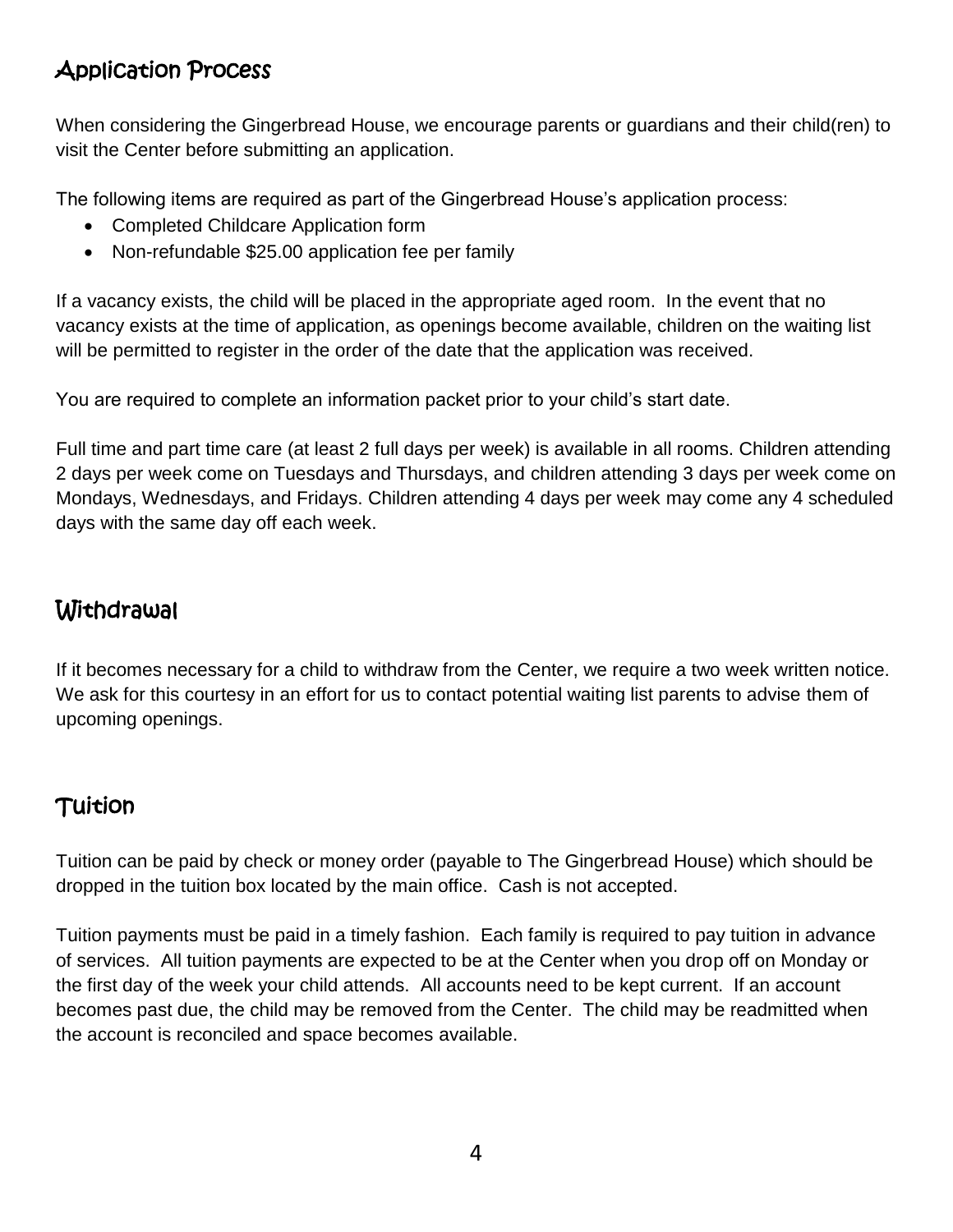#### Hours of Operation

The Gingerbread House Preschool and Childcare Center is open from 6:30 AM to 5:30 PM, Monday through Friday. In the event that these hours are changed for special circumstances, parents or guardians will be provided with as much advance notice as possible.

#### **Holidays**

The Center will be closed on the following days:

| New Year's Day                 | President's Day (February)     | <b>Good Friday</b>   |
|--------------------------------|--------------------------------|----------------------|
| <b>Memorial Day Observance</b> | Fourth of July (or Observance) | Labor Day            |
| <b>Columbus Day Observance</b> | Thanksgiving Day & Friday      | <b>Christmas Eve</b> |
| Christmas Day                  | Day after Christmas            | New Year's Eve       |
|                                |                                |                      |

Holiday closings are subject to change at our discretion. In the event that an additional holiday closing is added, parents or guardians will be provided with as much advance notice as possible.

#### Snow Days/Emergency Closings

The Childcare Center will usually not close because of snow days. Under most circumstances, the Childcare Center will remain open unless the City of Syracuse has declared a state of emergency. Listen to local news channels for updates. An email would be sent to all families announcing closure due to weather.

The Gingerbread House rarely closes early. However, should circumstances warrant an emergency closing, the staff will contact the names listed on the child's blue card so that arrangements can be made for the child to be picked up.

#### Professional Development

The staff at the Gingerbread House has a wide range of educational and experiential backgrounds. These may include outside experience working with children, childhood development accreditation, or a degree in early childhood education or a related field.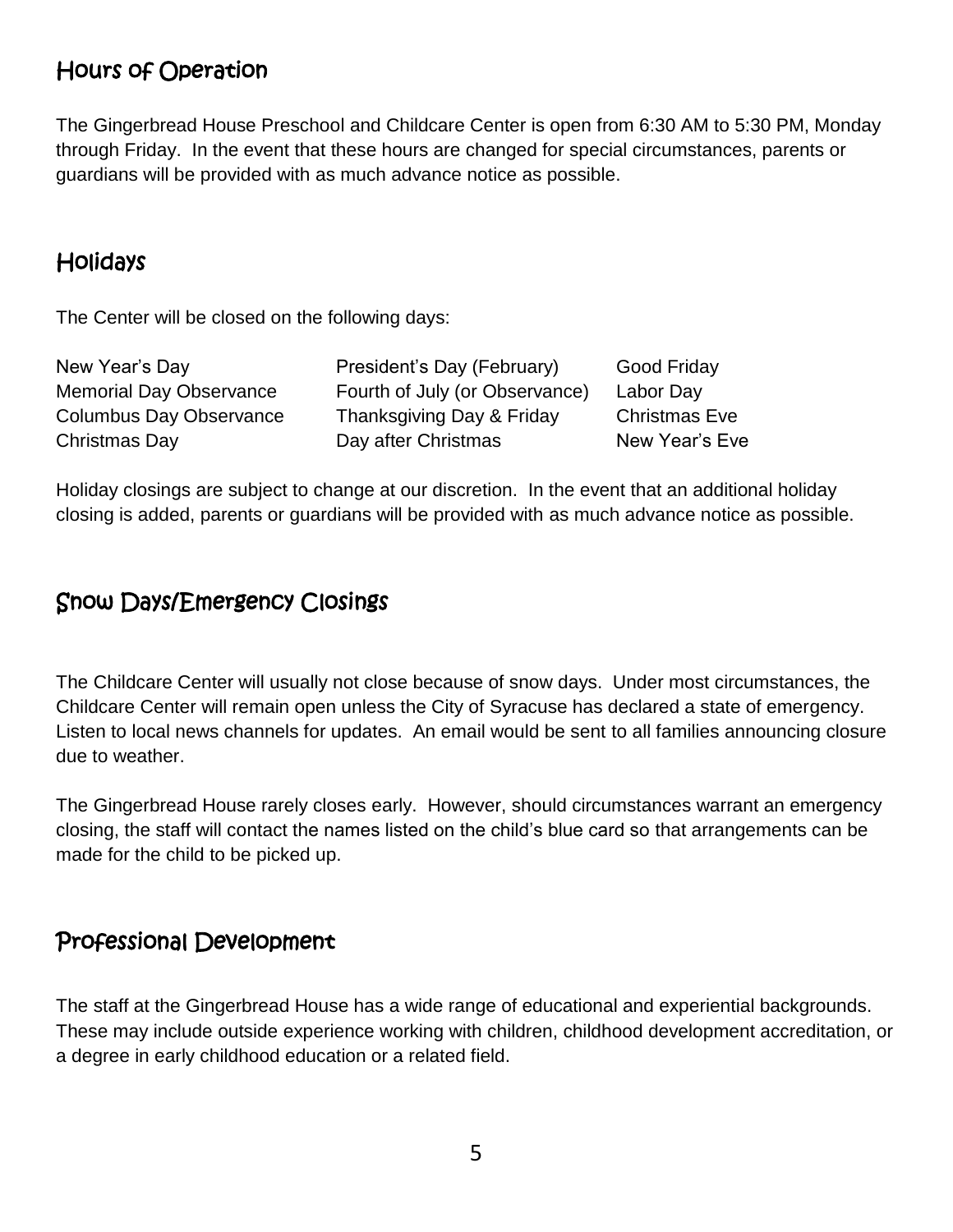Upon hire, all staff submit completed documents required by local, state and federal regulations. In addition, all staff receive an extensive orientation before being assigned to a classroom. To ensure the on-going quality of services provided, and in compliance with NY state licensure regulations, The Gingerbread House provides each staff member with at least 30 hours of on-going staff development every 2 years. Staff development topics include, but are not limited to, teaching strategies, child development, behavior management, infant and child CPR, procedures for mandated reports for child abuse and maltreatment, and health and safety issues.

As a result of this regulatory requirement and our organizational commitment to staff development, the Center will be closed on designated Staff Development days. On these days, parents or guardians whose children regularly attend are still required to pay their tuition costs for that day. Advance reminder notices will be posted in an effort to plan for back-up child care on those days.

#### Arrival and Departure Policies and Procedures

Parents or guardians are asked to call the Gingerbread House by 9:00 AM if their child will be kept home for the day or arriving late. Legal ratios are set for each age level and rooms are staffed accordingly based on attendance at 9:00 AM.

In an effort to be considerate to our staff and to release them on time, we ask that parents or guardians are prompt in picking up their children. A late fee will be assessed for every 15 minute increment a child remains at the Center after 5:30 PM. Your total assessed late fee is due before your child can return to the Center. If you are late picking up more than three times in a calendar year, your child may be removed from the program.

Staff will begin calling the phone numbers you have listed and any other emergency numbers you have given us, if you are not at the center by 5:45 PM. If we have exhausted that list of phone numbers, and have not reached anyone, we will call the police after 6:30 PM to see if there has been an accident or emergency. Children will be released only to those people who have been listed on the blue card. If parents or guardians wish to add additional names to their list of authorized individuals, they should provide the Center with written confirmation. Persons must be at least 18 years of age and be prepared to provide photo ID upon request.

## Parking Lot Guidelines

For the safety of the children and others, extreme caution needs to be exercised by everyone entering the Gingerbread House parking lot. Maximum speed in the parking lot is 5 mph.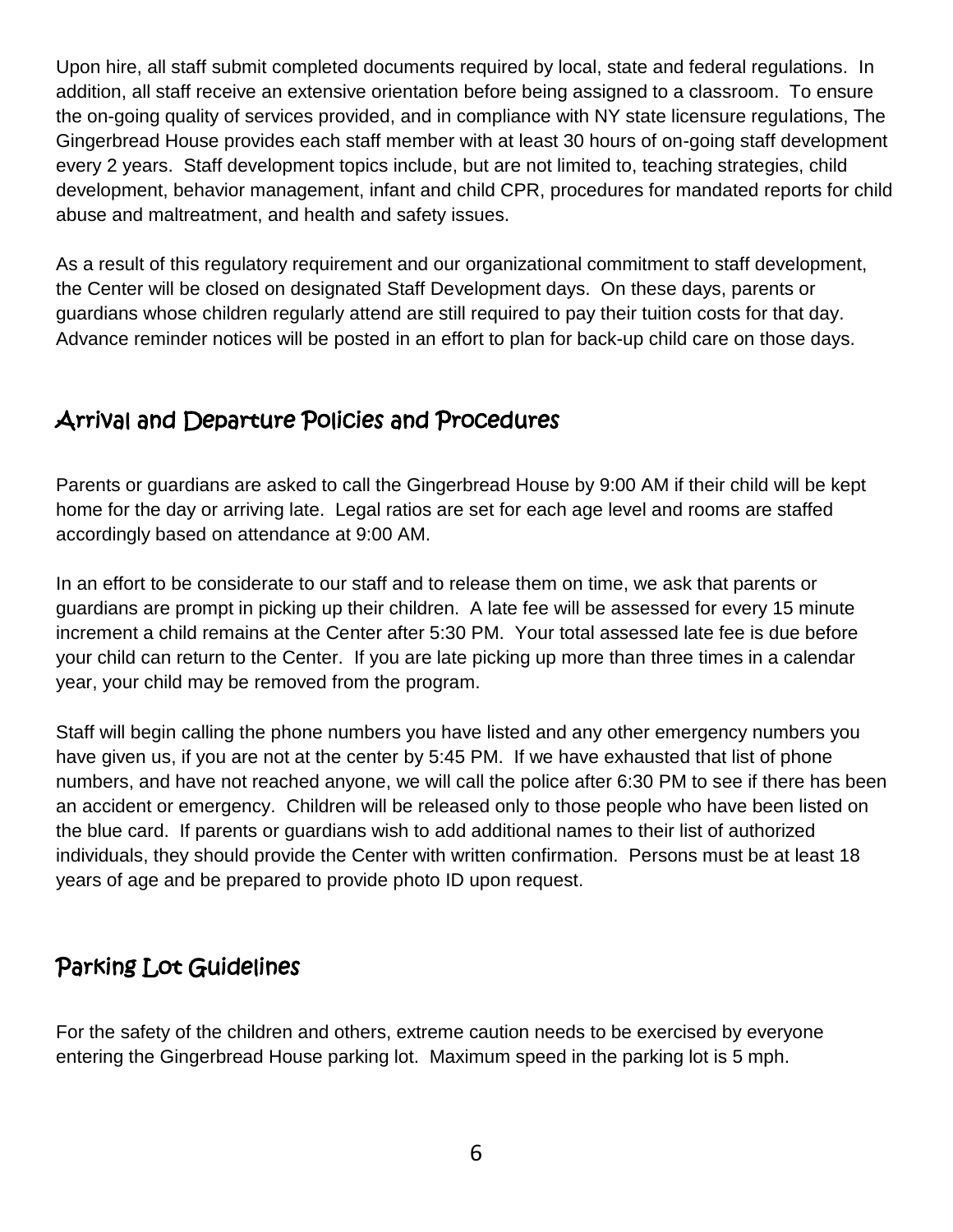### Parent/Guardian Visitation and Conduct

Parents/guardians are welcome to stop and visit any time during normal hours of operation or for special events. For security purposes, please stop in the main office to sign-in before going to the classroom. Parents or guardians are also welcome to phone the Center to check on their children at any time. If a child appears to be experiencing unusual separation anxiety issues, it may be in the child's best interest if parents avoid on-site visitations with their child and check via telephone.

Under no circumstances will inappropriate and/or disruptive behavior (profanity, threats, violence, discourtesy, etc.) be tolerated at any time on Gingerbread House premises. If such circumstances should arise, the Gingerbread House will assess the severity of the situation and reserves the right to ask said individuals to leave our center temporarily or permanently.

#### **Custody**

The Gingerbread House Preschool and Childcare Center assumes that both parents or guardians have personal and physical custody. In cases where this is not the situation, parents or guardians need to present a copy of that portion of the divorce decree or separation agreement that outlines the custody of the children to the Director. A signed transcript of the custody section of court documents typed on an attorney's letterhead is required.

The Gingerbread House will afford parents or guardians rights to information about their child unless it receives a court document that prohibits this.

#### **Confidentiality**

The Gingerbread House Preschool and Childcare Center respects the confidentiality of families. Disclosure of children's records or personal information regarding children and their families will require written consent of parents and/or guardians.

#### Parental/Staff Concerns

Parents or guardians should feel comfortable that their child is enrolled in a program that seeks to provide a safe learning environment. If parents have concerns that a child has been harmed or is unsafe, they should contact the Director immediately.

In accordance with NYS Social Services Law, all Gingerbread staff are mandated to report to the state "reasonable suspicion" of concerns of child abuse, physical and/or sexual abuse and/or neglect.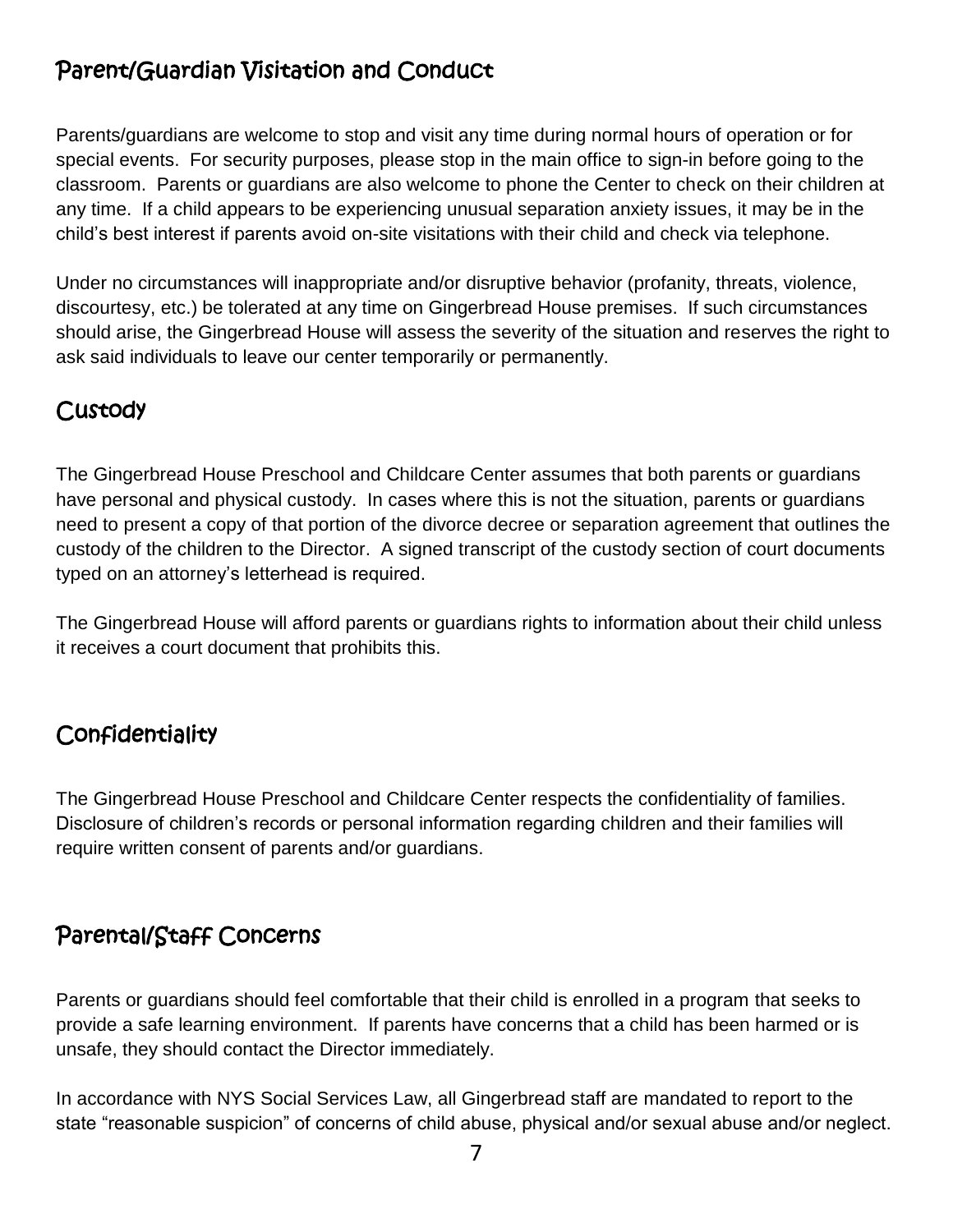## Fire Safety

Gingerbread House Childcare Center complies with regulations to conduct monthly fire evacuation drills of all students and staff.

## Biting

Our program recognizes that biting is, unfortunately, not unexpected when children are participating in a group-care setting. We do not focus on punishment for biting, but on effective techniques that address the specific reason for biting. When biting occurs, our three main responses are:

- 1. To care for and help the child who was bitten
- 2. To help the child who bit learn other behavior
- 3. To work with the child who bit and develop a program so the biting will stop. This may include a transfer to a different classroom, sending the child home for a week or, if necessary, removing the child from the Center.

#### Illness

We will check a child's temperature if they exhibit any of the following symptoms:

- listlessness/sleeping
- extreme irritability
- watery/glassy eyes
- vomiting or diarrhea
- unusual or excessive crying
- skin is warm or hot to touch
- unable to participate in classroom activities

Any child who has a fever of 100.4°F or higher, has vomited once, has diarrhea twice, or is unable to participate in classroom activities will have to be picked up within a half hour of the time the parent is notified of sickness. If we cannot reach the parents or guardians, we will attempt to reach persons on the emergency contact list. The sick child is not permitted to return to the Center for at least one full day or 24 hours after symptoms have ceased without the use of medication.

If a child has had any of the aforementioned symptoms during the night, please do not bring them to the Center as they are probably contagious.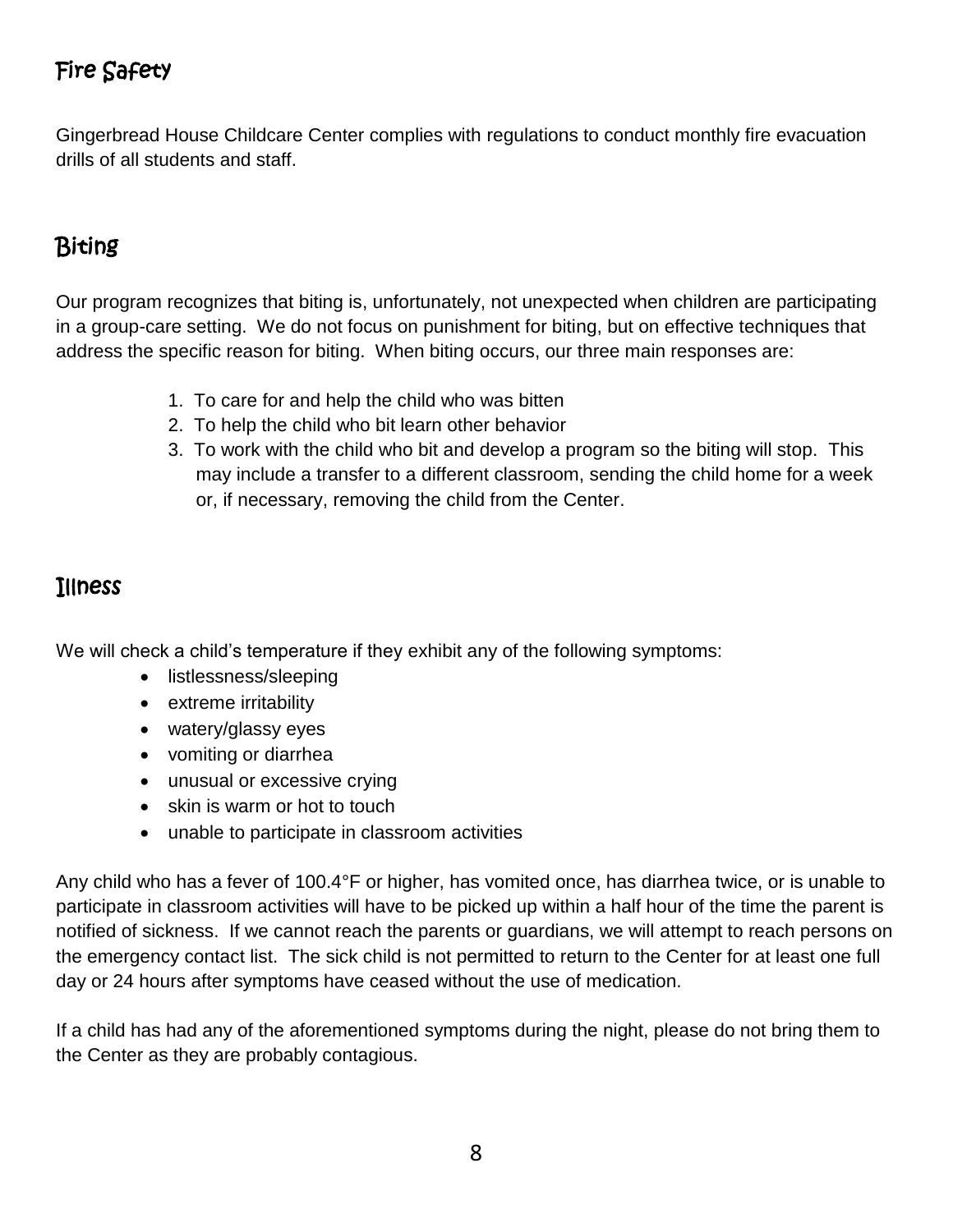If a parent or guardian suspects their child is not well in the morning, please do not give them Tylenol and bring them to the Center. We try to take every precaution to cut down on the spread of disease in the Center and ask parents/guardians to do the same. Please make sure your child has recovered fully before being brought back to the Center.

If a strep culture is taken, they may not return to the Center until the results are known. If the results are negative, your child may return to the Center immediately. If positive, your child must be both fever free and on an antibiotic for 24 hours before they may return.

In case of communicable diseases, written communication from the physician must assure that the child may return to the group situation. This is for the health of the infected child as well as the health and welfare of all the children and staff.

**Rashes** can indicate a variety of health concerns. Due to the fact that rashes are associated with many contagious childhood illnesses, a parent or guardian may be contacted to pick up a child. Further assessment and a physician's release may be required for the child to return to class. Should the rash or skin condition require a topical cream in order to treat it, then it should also be applied for 24 hours before returning to the Center.

**Lice** – When a child has been checked and found to have dead/alive lice/eggs in their hair, the child must be taken home for at least a 24 hour period and treated with a prescribed treatment from a physician.

A child may return to school after 24 hours and must be checked again on the morning they return to ensure that the child is free and clear of all eggs/lice in their hair. If continued evidence of lice is found, the child must be taken home for another 24 hour period and treatment until no lice eggs are present.

#### **Medications**

Children will not be administered any medication (prescription or over the counter), variation in diet, or any other remedy or treatment, nor shall special medical procedures be carried out, without a written physician's order.

A blank *Medication Consent Form* is included in the registration packet and is available in the Main Office. Parents or guardians should take one of these forms with them to the physician's office should a child become ill and medication needs to be administered.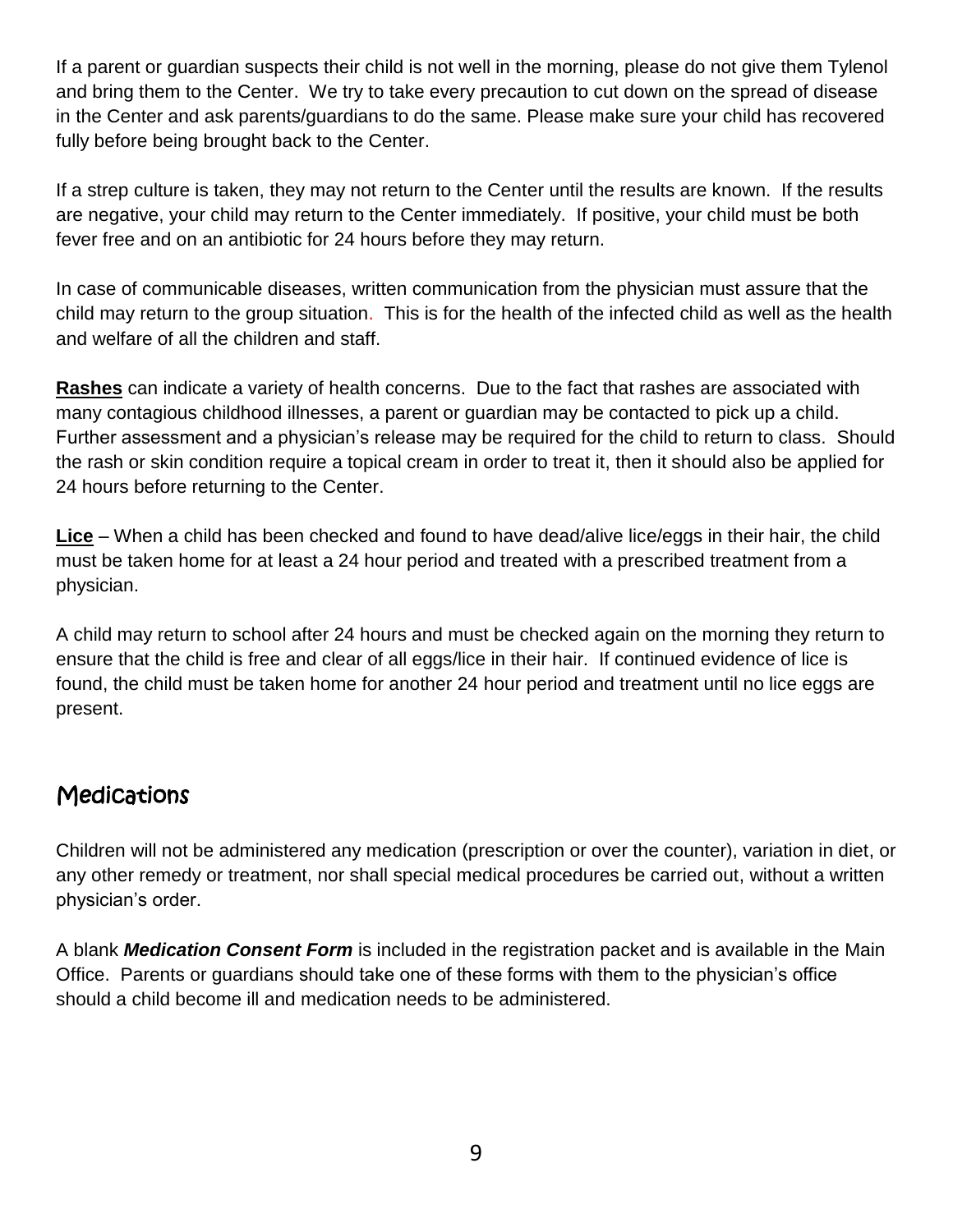## Cubbies/Clothing

Each child is assigned a cubby for his or her personal belongings.

Two complete sets of seasonally appropriate extra clothing should be kept in the child's cubby at all times. This should include a sweater or sweatshirt when applicable. It is important that all clothing be labeled on the inside with first and last name. For safety reasons, jewelry, watches or items hanging around the child's neck may not be worn when napping.

Appropriate footwear must be worn by the children in order to use the playground safely. Socks and sneakers must be worn. Smooth sole and open-toed sandals and "jelly" shoes may not be worn.

During the winter, children should have weather appropriate coat or jacket, snow pants, boots, mittens and a hat.

During the summer, children will enjoy the water sprinkler and water table. In order to participate in these activities, each child will need a bathing suit, bath size towel and water shoes. If parents or guardians would like their child to use sunscreen, they must provide the Center with the sunscreen (labeled) and written permission to apply it to the child.

The Gingerbread House is not responsible for any personal items that are lost, stolen and/or broken.

#### Naptime

During naptime, each child will need a crib-size sheet that will fit their cot and a blanket. Blankets and sheets must be taken home each Friday to be laundered. A stuffed animal may also be brought for naptime. The bottom bin of the cubby is for storing items used at naptime.

#### **Nutrition**

The Gingerbread House participates in the *USDA Child and Adult Care Food Program (CACFP).*  Monthly menus are reviewed and distributed to parents or guardians each month and are posted in each classroom. Annual income forms must be completed by all families in the program.

- **Breakfast** is served between 8:30 9:00.
- **Lunch** is served each day. Children will be encouraged to try new or different food, but will not be required to eat foods that they do not care for.
- **Snacks** are served each afternoon after naptime.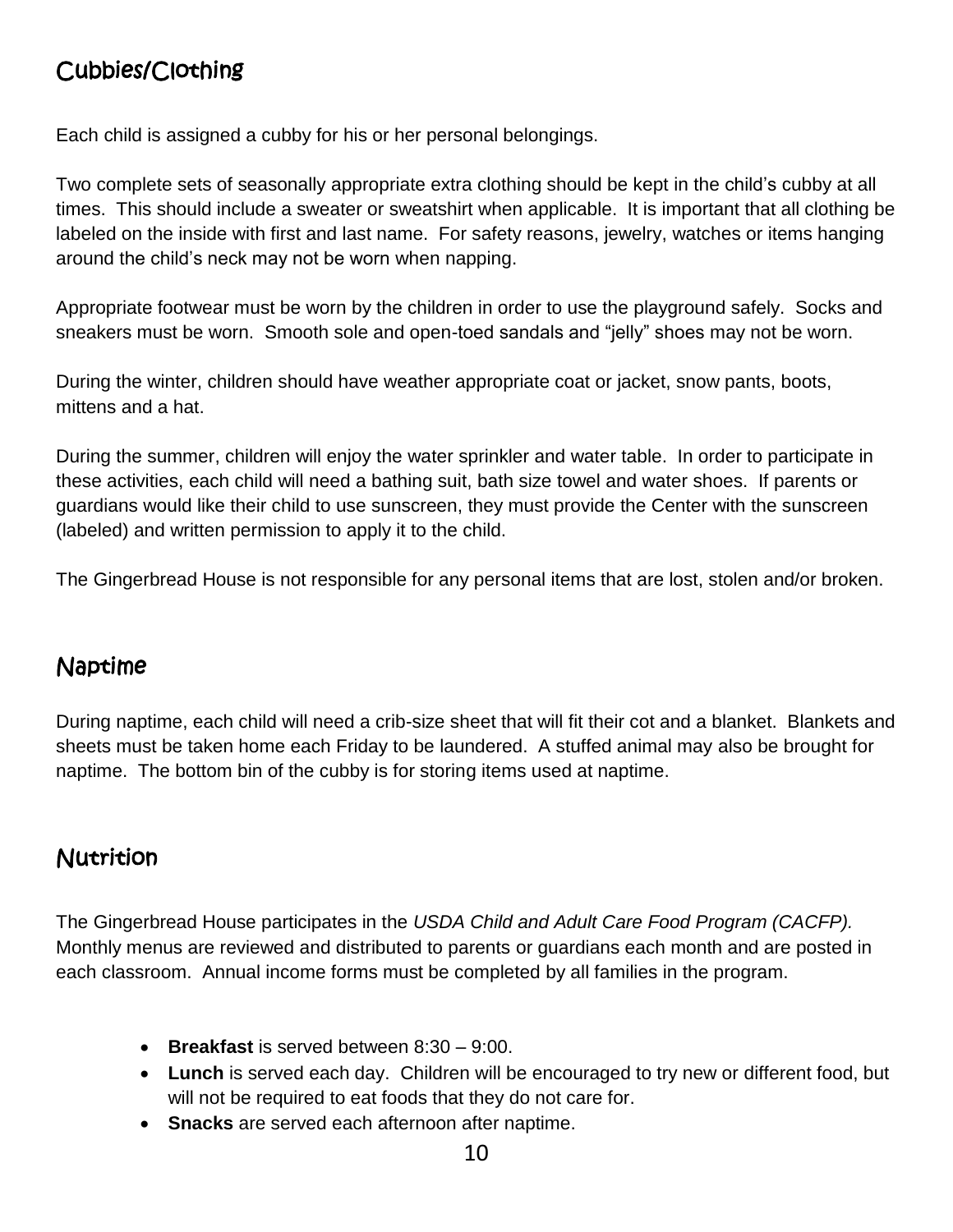It is imperative that parents or guardians provide written documentation from their child's physician regarding any dietary needs or food allergies. Meal Modification forms are available in the Main Office for your child's physician to complete.

Parents may purchase cupcakes made at the Gingerbread House as a peanut-free option for special occasion treats. Forms are available in the Main Office.

#### Special Gifts/Fundraising

A charitable gift to The Gingerbread House not only benefits the children involved but also benefits the donor through tax advantages available through charitable giving. Some employers may even match or contribute to charitable giving.

The Gingerbread House conducts fundraisers throughout the year for special projects that enhance our program. The participation of families in these fundraising projects is greatly appreciated.

#### Parent Resource Materials

The Gingerbread House has a wide variety of printed resources that deal with developmental issues. Parents or guardians are encouraged to request these resources from staff that would assist them in understanding developmental concerns. Other information is available through the Child Care Council of Onondaga County.

#### Photography/Media Consent

From time to time, your child(ren) may be photographed or recorded on video. These photos or videos may be used on the Gingerbread House website, in newsletters, or other publications. Occasionally video footage may appear on the local news. No personal information (such as a child's name) is released without parental consent. By signing the acknowledgement on Page 17 of this handbook you are giving The Gingerbread House permission to collect and use photos and/or videos as deemed appropriate. If you do not wish for photographs or videos to be collected and used, separate written notice must be given.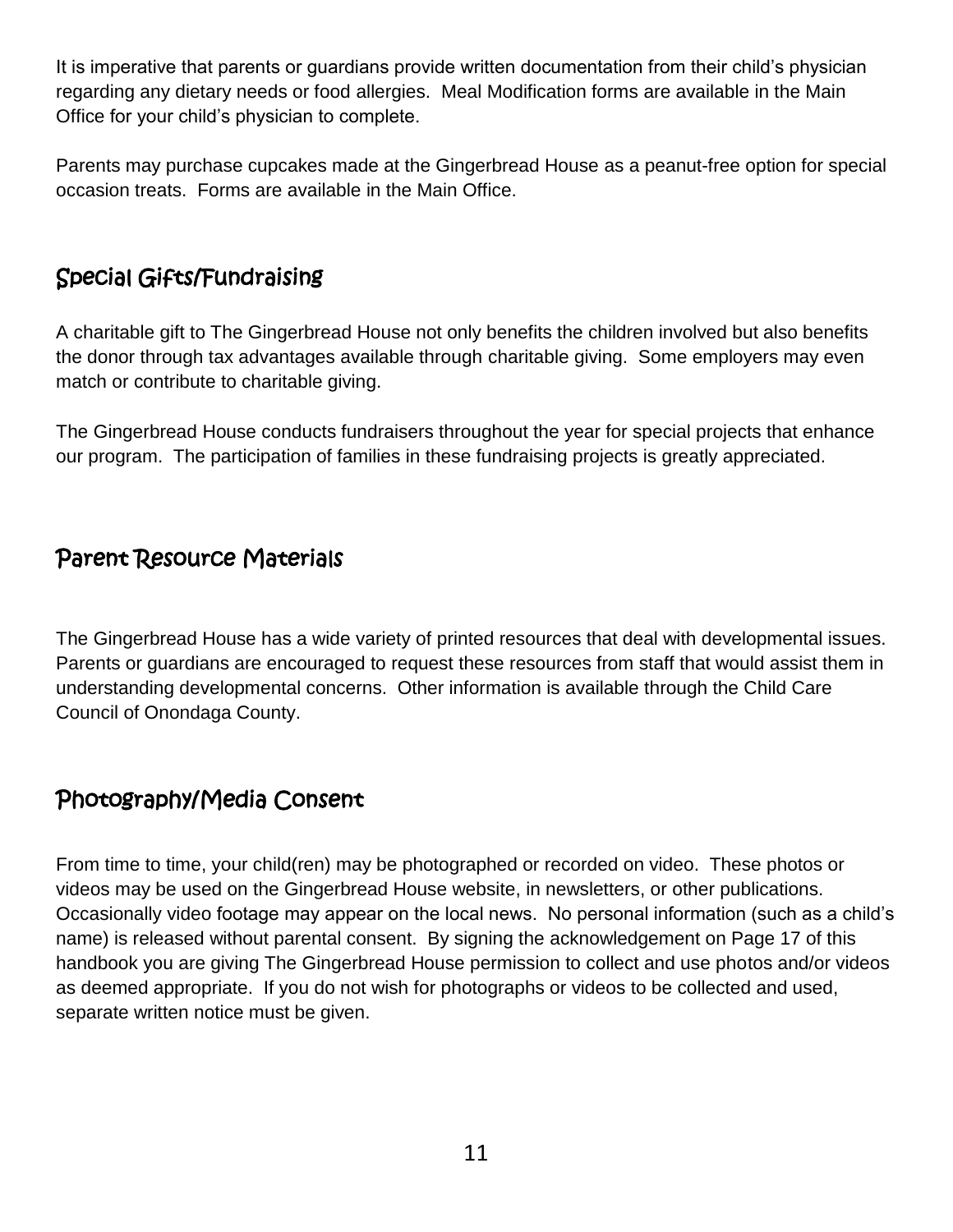#### Therapist Services

Parents or guardians may arrange to have a therapist (e.g. physical, speech, etc.) come to the Center to provide services to their child. In these cases, parents or guardians must provide written authorization to The Gingerbread House to permit the therapist to deliver these services within the Center. All therapists authorized to provide students with services on campus must sign in at the office upon arrival at the Center before rendering these services. The Gingerbread House recommends Children's Therapy Network.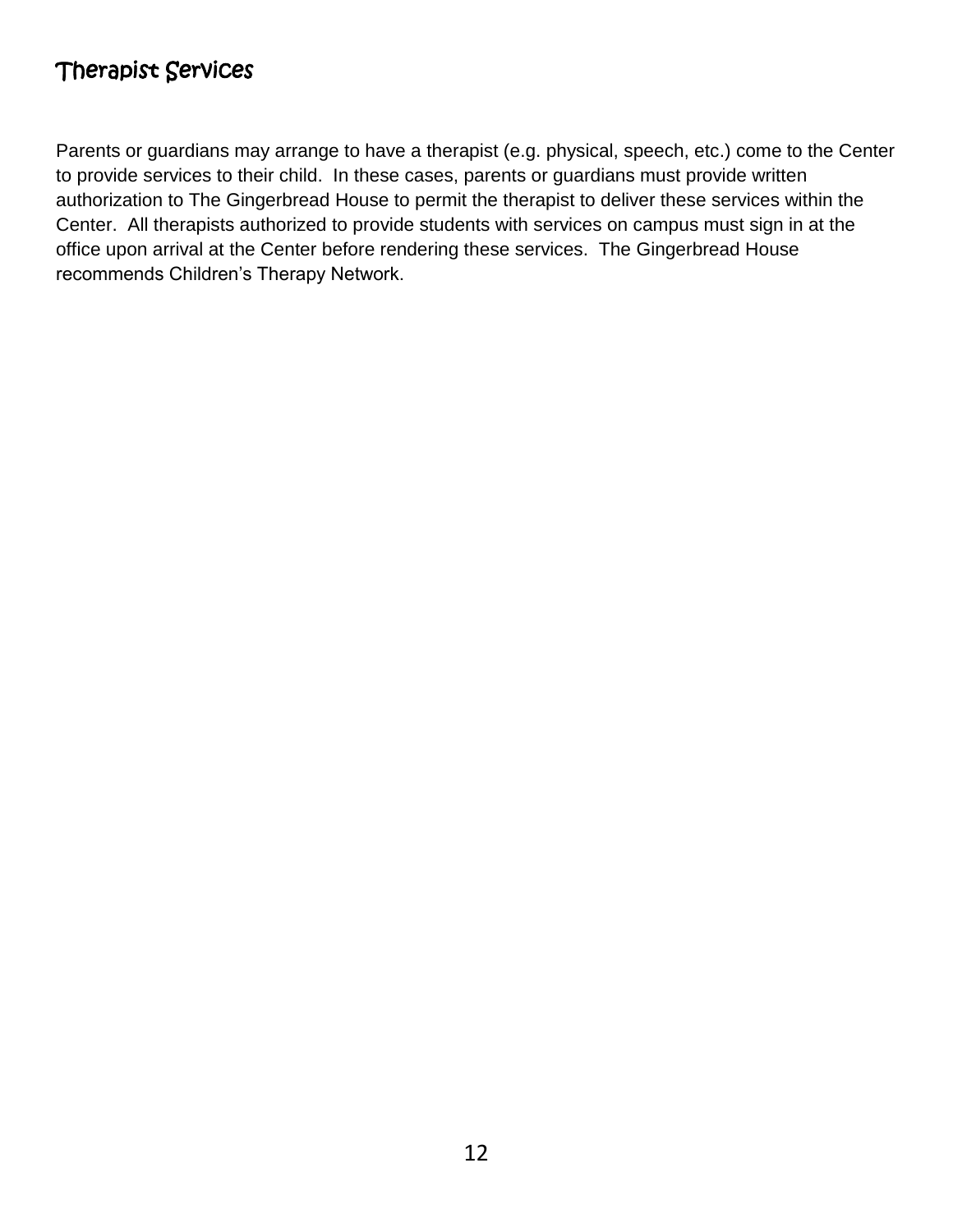## Appendix A

## The Gingerbread House Preschool and Childcare Center

#### Childcare Financial Policy 2021-2022

#### Weekly Rates (effective 7/19/21):

|         | <b>Full Week</b> | 4 Days | 3 Days | 2 Days | Extra Day |
|---------|------------------|--------|--------|--------|-----------|
| Infant  | \$341            | \$301  | \$246  | \$178  | \$89      |
| Toddler | \$310            | \$273  | \$224  | \$162  | \$81      |
| 3s/4s   | \$298            | \$263  | \$215  | \$155  | \$78      |

Full-Time vs. Part-Time: Full-time children are registered Monday through Friday, 6:30 am – 5:30 pm. Parents may bring their child(ren) any or every day, part days or full days. Tuition is the full week rate regardless of attendance. Part-time children are registered for specific days during the week (e.g. Monday/Wednesday/Friday or Tuesday/Thursday). Tuition is the rate set for the number of days your child is registered for (see chart above) regardless of attendance.

#### Payment Schedule – Full-time Children:

- o Tuition is due weekly on Monday for the current week. Any other payment schedule must be approved by the Finance Office.
- oTuition is due regardless of your child's actual attendance.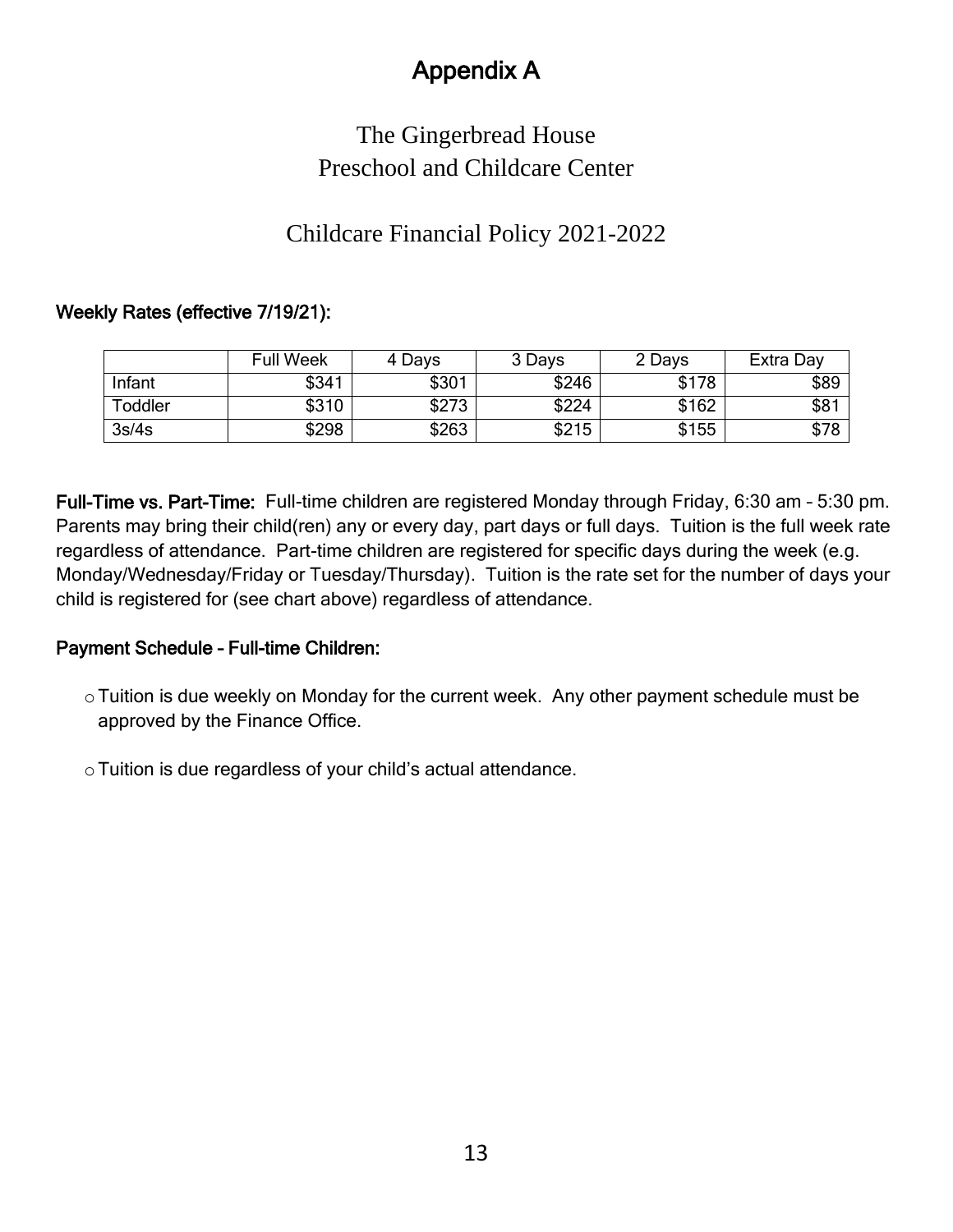#### Payment Schedule – Part-time Children:

- $\circ$  Tuition is due on the first day your child attends. For example, if your child attends every Tuesday and Thursday, then tuition is due on Tuesday of that week. Any other payment schedule must be approved by the Finance Office.
- $\circ$  Tuition is due based on the number of days originally signed up for. If your child attends any additional days during the week, the Finance Office will be notified by the Head Teacher, and you will be responsible for an extra day charge (due Monday of the following week). Extra Day charges are shown in the rate table.
- $\circ$  If your child misses a regularly scheduled day, you are still responsible for that day's tuition. If you would like to have your child "make up" his/her absence, it may be done at no additional cost if: (a) the added day is during the same week so that your child is still attending the same number of days that week, and (b) the Director approves the request, since there may not be space in your child's classroom on the "make up" day.

#### Discounts:

 $\circ$  There is a \$10/week discount for each additional child (per family) enrolled in the childcare program.

#### Receipts:

 $\circ$  Receipts are available on request. Please call or e-mail the Finance Office with your request, specifying the time frame of the receipt. If you provide an e-mail address, the receipt will be sent electronically. Otherwise, it will be printed and left in your child's cubby.

#### Notice:

o A two week notice is required for terminating care. You are responsible for tuition through your termination date or the end of the two weeks, whichever is later.

#### Accepted Methods of Payment:

- $\circ$  Tuition payment must be made by Check or Money Order made out to The Gingerbread House. Cash will not be accepted for tuition payments.
- o When writing your checks, please note your child's full name on the memo line.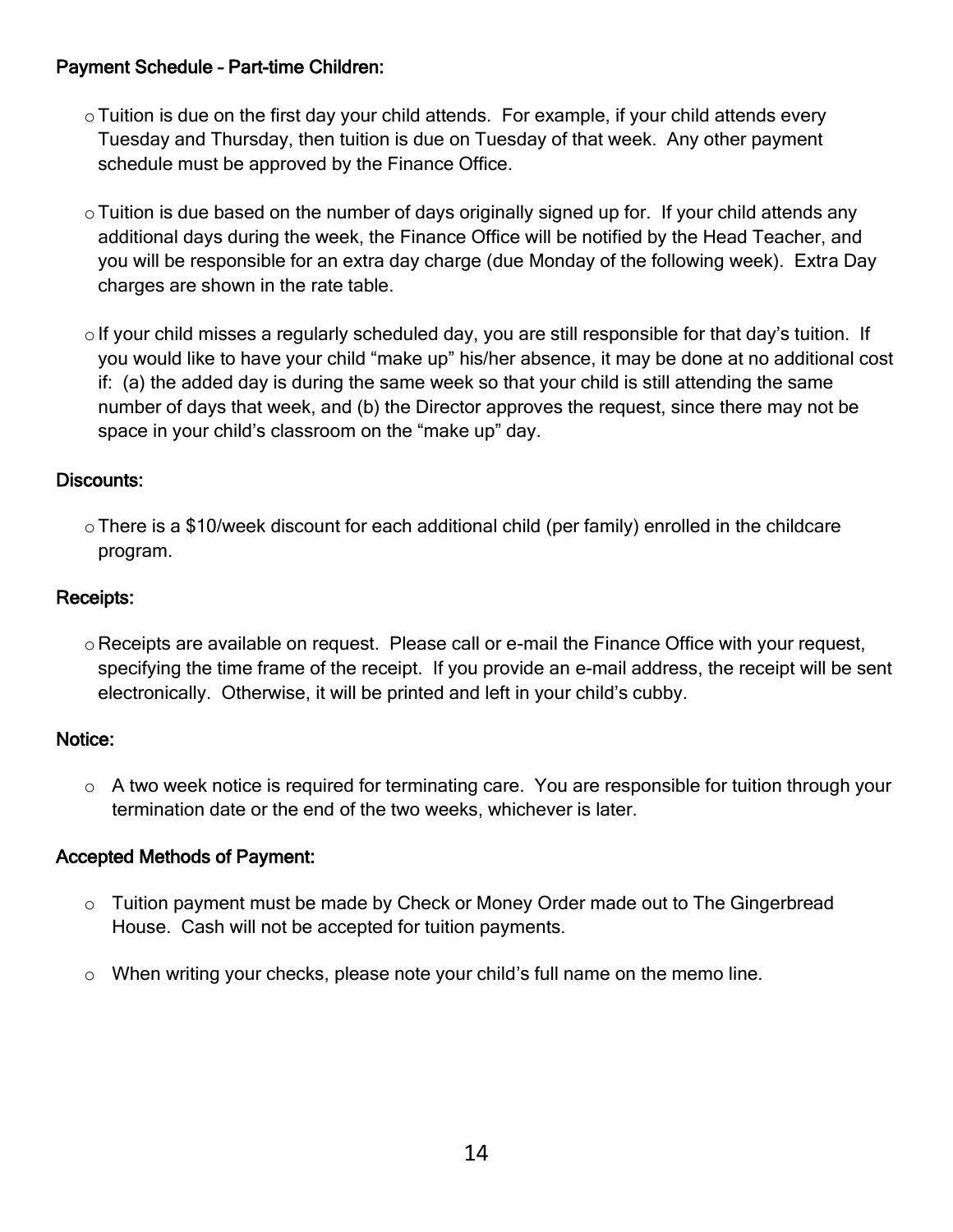#### Notices from the Finance Office:

The Finance Office reviews all accounts daily, and immediately updates parent(s) on any account abnormalities. Common examples:

- o Missed Tuition Payment Forgot a check? It happens. When you get the note, please drop the tuition check in the Tuition Box ASAP.
- o *Over/under payment* Paid too much or too little last week? This lets you know how to adjust the next tuition payment.
- $\circ$  *Balance Due* If two weeks have been missed in a row, you will find this reminder in your child's cubby, along with a request for payment in full, due immediately. If your account gets more than two weeks behind, your child may be asked not to return to Childcare until the balance is brought to zero.

#### Other Fees:

|  | Bounced Check \$15 first occurrence         |
|--|---------------------------------------------|
|  | \$ 25 second and each additional occurrence |

Please note that the Finance Office reserves the right to request tuition be paid only by Money Order if more than one check is returned NSF.

| Late Pick-Up |  | $$15 \quad 5:31 - 5:45 \text{ p.m.}$ |
|--------------|--|--------------------------------------|
| (per family) |  | $$25$ 5:46 - 6:00 p.m.               |
|              |  | $$50$ 6:01 - 6:15 p.m.               |
|              |  | $$75$ 6:16 - 6:30 p.m.               |

Please note that after three late pick-ups, childcare may be terminated.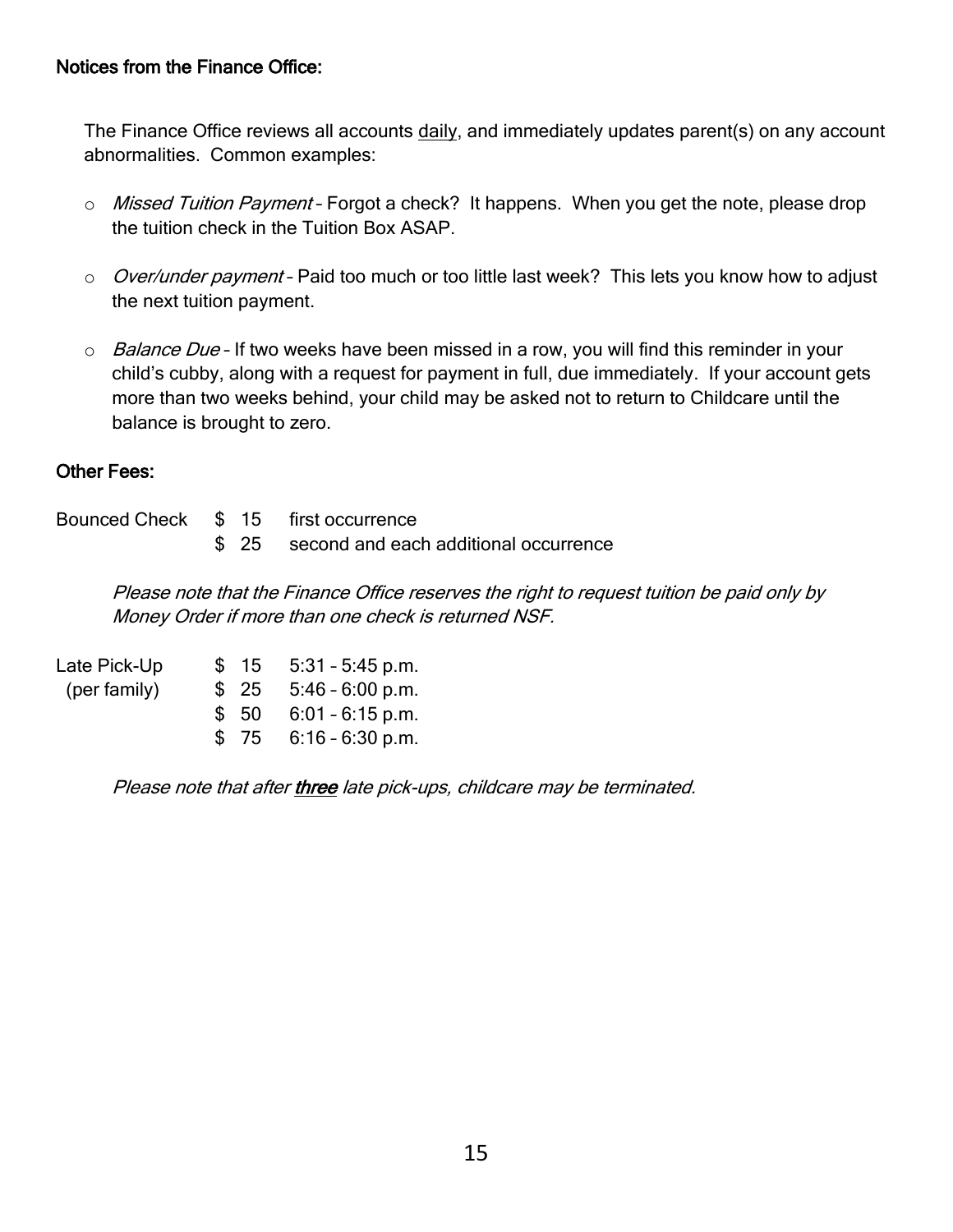## Appendix B

## The Gingerbread House Preschool and Childcare Center

#### Contact Information

Phone: (315) 471-4198

Fax: (315) 471-7825

Web: [http://www.thegingerbreadhouseofsyracuse.com](http://www.thegingerbreadhouseofsyracuse.com/)

Email Addresses:

| <b>Executive Director:</b> | David M. Cole           | dcole-director.gbh@verizon.net |
|----------------------------|-------------------------|--------------------------------|
| Program Coordinators:      | <b>Christine Boysen</b> | cboysen579@gmail.com           |
|                            | <b>Jessica Riess</b>    | jriess.gbh@gmail.com           |
| Finance Office:            | Michelle Vona           | gingerbread.finance@gmail.com  |